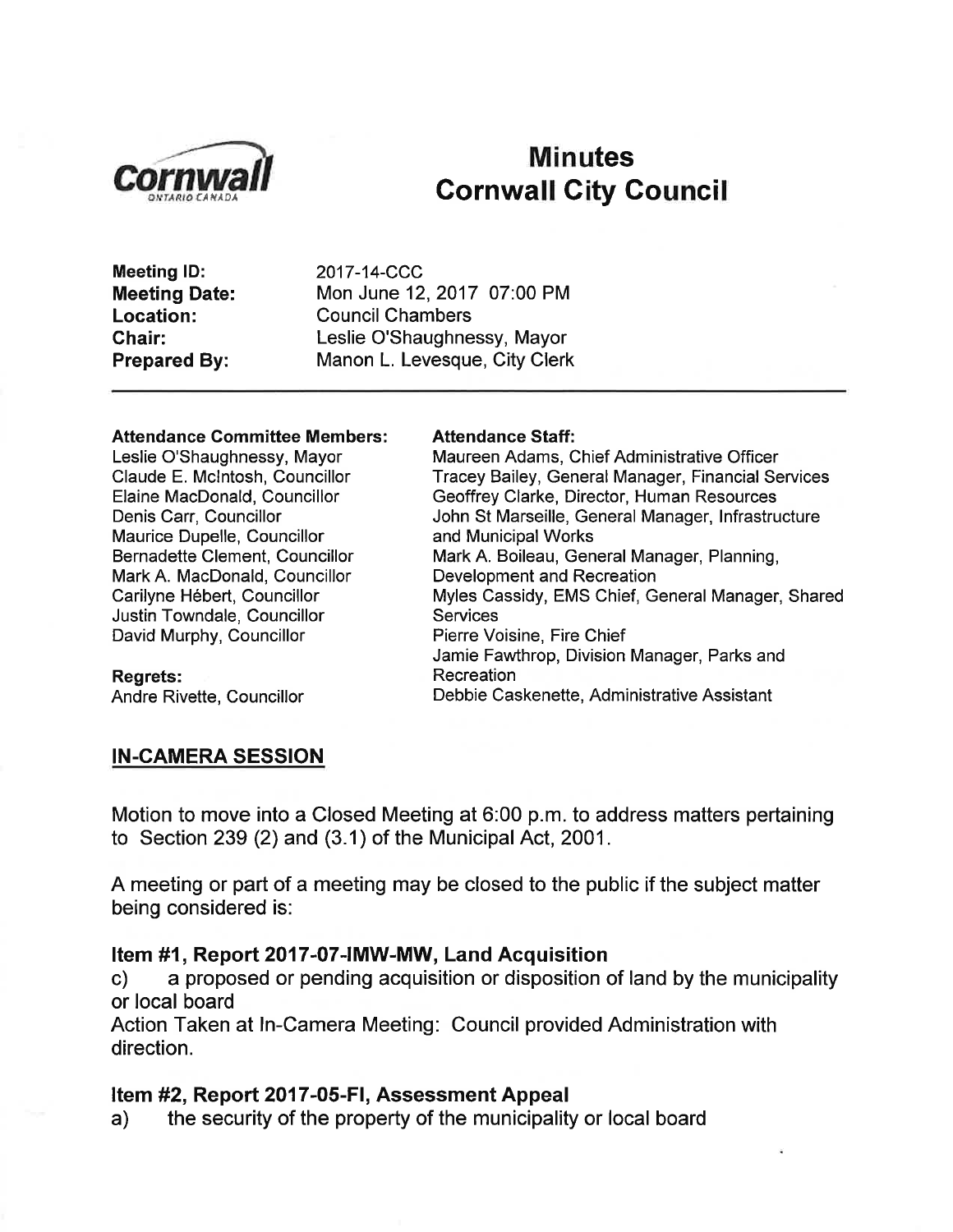f) advice that is subject to solicitor-client privilege, including communications necessary for that purpose Action Taken at ln-Camera Meeting: Council received the Report.

Moved By: Justin Towndale, Councillor Seconded By: David Murphy, Councillor

Motion Carried

## MOMENT OF PERSONAL REFLECTION

## NATIONAL ANTHEM

Assembly

ROLL CALL

## **ADDITIONS, DELETIONS OR AMENDMENTS**

All matters listed under General Consent, save and except "Delegations" are considered to be routine and will be enacted by one motion.

- Consent ltem #1, Proclamation of World Oceans Day, was moved to Communication ltem #3 for discussion. 1
- Consent ltem #3, Proclamation of La Semaine Francaise, was moved to Communication ltem #4 for discussion. 2.
- 3. Consent ltem #4, Cornwall Lions Club Carnival, was moved to as a separate item and as a separate vote on the request.
- 4. Consent ltem #7, Petition for lnstallation of Bagless Garbage Cans Throughout the City, was moved to Communication ltem #5 for discussion.
- Consent ltem #8, Shopping Cart Management, was moved to Communication ltem #6 for discussion. 5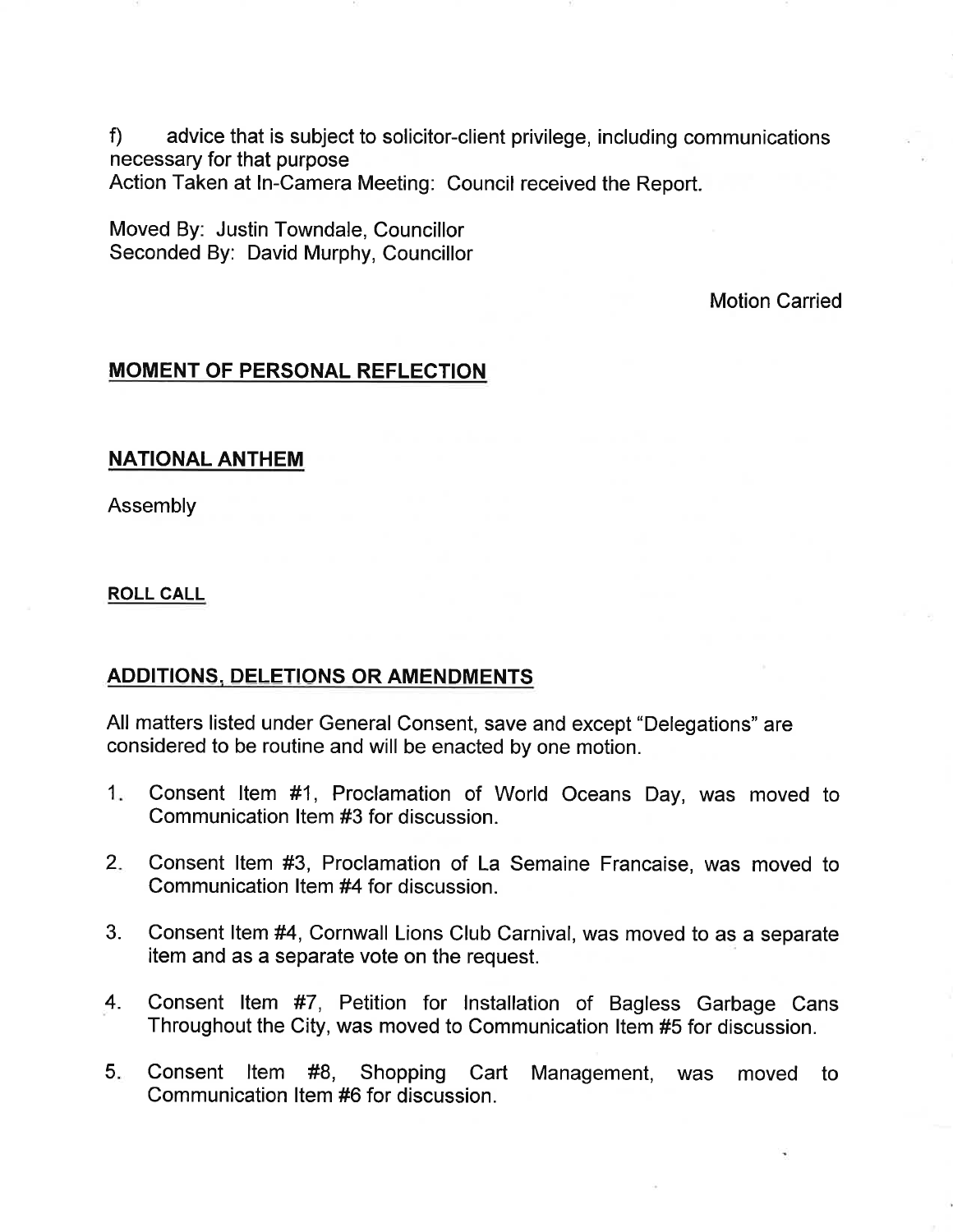- 6. Notice of Motion dated February 23,2017, Management Fees for Marina 200 and for Big Ben Ski Hill was added to the Unfinished Business Listing.
- 7. New Business Motion, Reduction in the Number of Councillors, was added to the Agenda.

## ADOPTION OF AGENDA

Motion to adopt the Agenda as amended.

Moved By: Justin Towndale, Councillor Seconded By: Elaine MacDonald, Councillor

Motion Carried

## DISCLOSURE OF INTEREST

1. Councillor David Murphy declared an interest in Consent ltem #4, Cornwall Lions Club Carnival at the Benson Centre (parking lot) from July 10 to July 16, 2017, as he is a member of the Cornwall Lions Club.

## COMMITTEE OF THE WHOLE

Motion to go into Committee of the Whole and to consider and refer all Minutes, Presentations, Delegations, ConsenVCorrespondence, Resolutions, Reports and By-laws to that Committee.

Moved By: Claude Mclntosh, Councillor Seconded By: Carilyne Hebert, Councillor

Motion Carried

## GENERAL CONSENT

## ADOPTION OF MINUTES

Motion to endorse the following Minutes as presented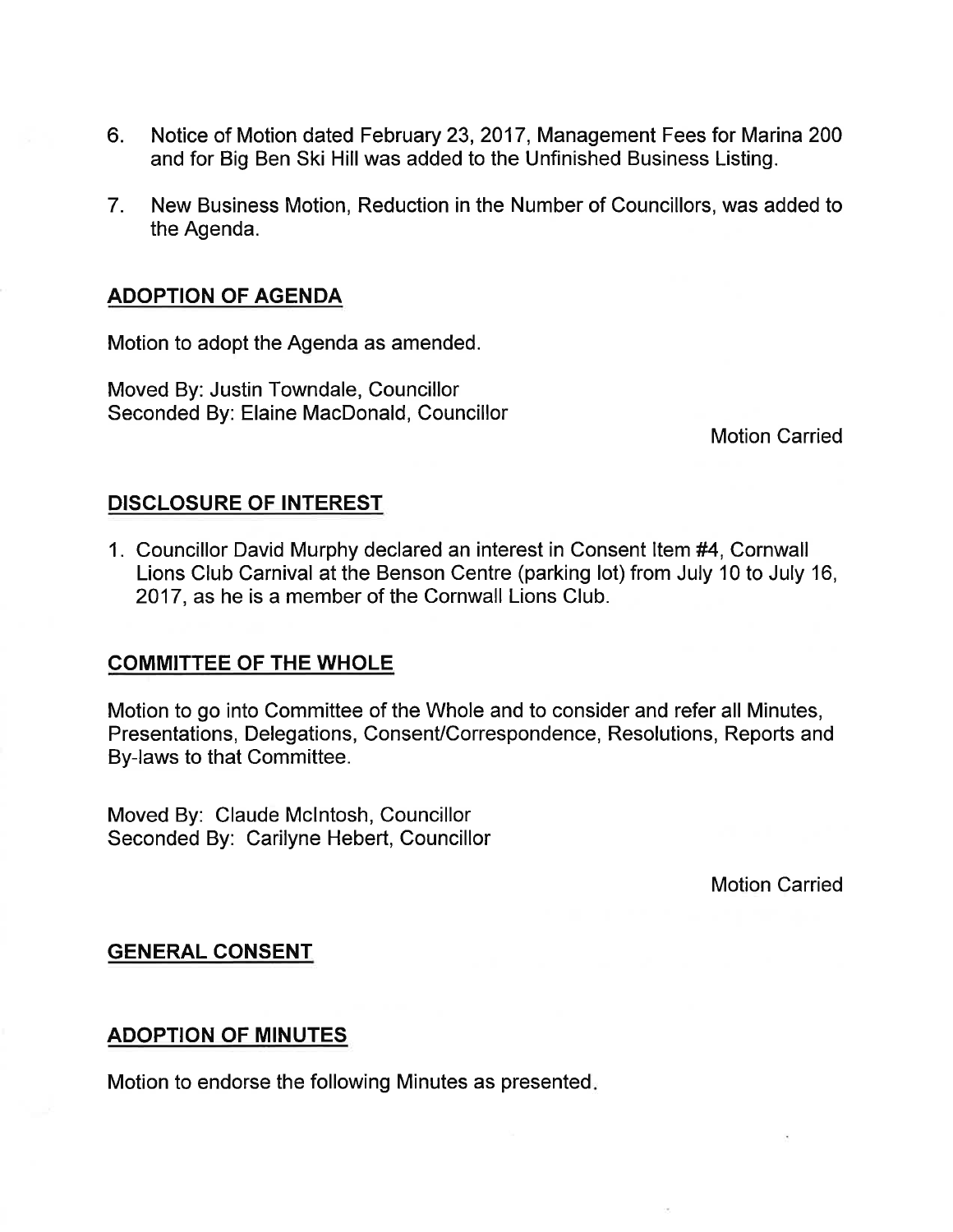#### 1 May 15, 2017 Cornwall City Council Meeting Click for detail -->  $\Box$

2 May 23,2017 Cornwall City Council Meeting Click for detail  $\rightarrow$  the

Moved By: Bernadette Clement, Councillor Seconded By: Justin Towndale, Councillor

Motion Carried

## PRESENTATIONS

## I Development Charges by Watson and Associates

Click for detail  $\rightarrow \Box$ 

Andrew Grunda of Watson & Associates Economists Ltd. presented an overview of the 2017 Development Charges Background Study.

Motion to receive the report and direct Administration to proceed with the next steps as legislated through the Development Charges Act, 1997 as outlined in the Background Study.

Moved By: Denis Carr, Councillor Seconded By: Maurice Dupelle, Councillor

Motion Carried

## DELEGATIONS

## CONSENT/CORRESPONDENCE

## I Proclamation of World Oceans Day

Click for detail -->  $\mathbb{D}$ 

This matter was moved to Communications ltem #3 for discussion.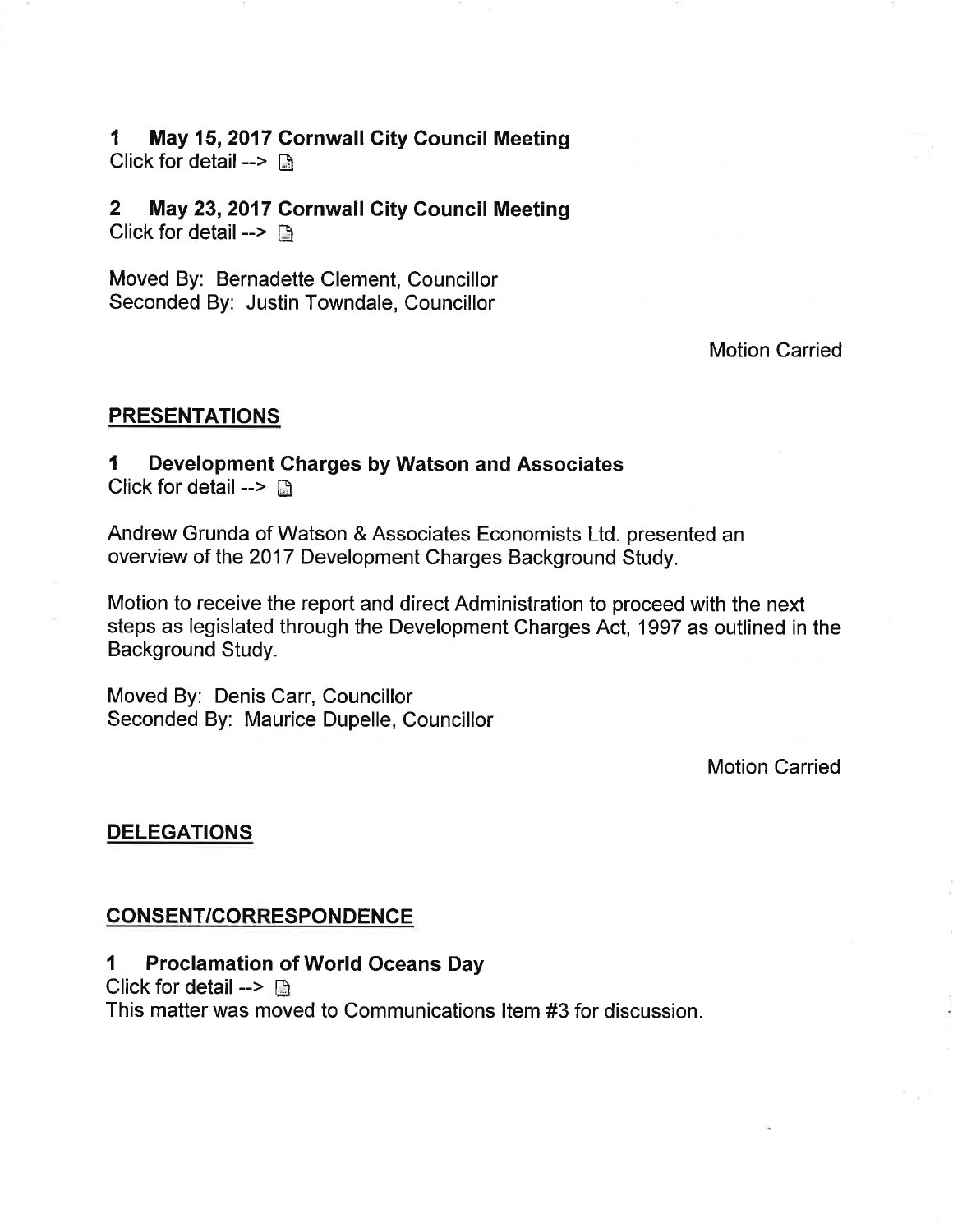## 2 Proclamation of Plaid for Dad Day

Click for detail  $\rightarrow \mathbb{R}$ 

That Council proclaim Friday, June 16,2017, "Plaid for Dad Day" in the city of Cornwall.

## 3 Proclamation of La Semaine française

Click for detail  $\rightarrow \mathbb{R}$ This matter was moved to Communications Item #4 for discussion.

# 4 Gornwall Lions' Glub Garnival

Click for detail -->  $\mathbb{R}$ 

That Council approve the Cornwall Lion's Club request to host a midway carnival on the Benson Centre site from July 10 to 16, 2017, subject to permits and requirements imposed by the City's Department of Planning, Development and Recreation.

## 5 Temporary Street Glosure for Cornwall Triathlon

Click for detail  $\rightarrow$   $\mathbb{R}$ 

That Council approve the temporary closure of the following roads subject to the requirements contained in the City's Corporate Policy on Temporary Street Closures for Special Events:

(a) Bergeron Lane, Race Street, Cotton Mill Street and Harbour Road on Saturday, August 16,2017 from 7:00 a.m. to 10:30 a.m.

(b) Montreal Road (from Marlborugh to Boundary Road), Marlborough Street (from Montreal Road to Harbour Road), Harbour Road, Cotton Mill Street, McDonnell Avenue (from Montreal Road to Cotton Mill Street) on Sunda, August 17 from 7:00 a.m. to 1:00 p.m.

## 6 Temporary Street Glosure for MS Bike Tour

Click for detail  $\rightarrow \mathbb{B}$ 

That Council approve a temporary closure of the east-bound lane of Water Street, from Cumberland Street to Race Street, in order to host the MS Bike Tour on Saturday, July 15, from 10:00 a.m. to 5:00 p.m.

#### 7 Petition for lnstallation of Bagless Garbage Cans Throughout the City Click for detail -->  $\Box$

That Council refer this petition to Administration for report.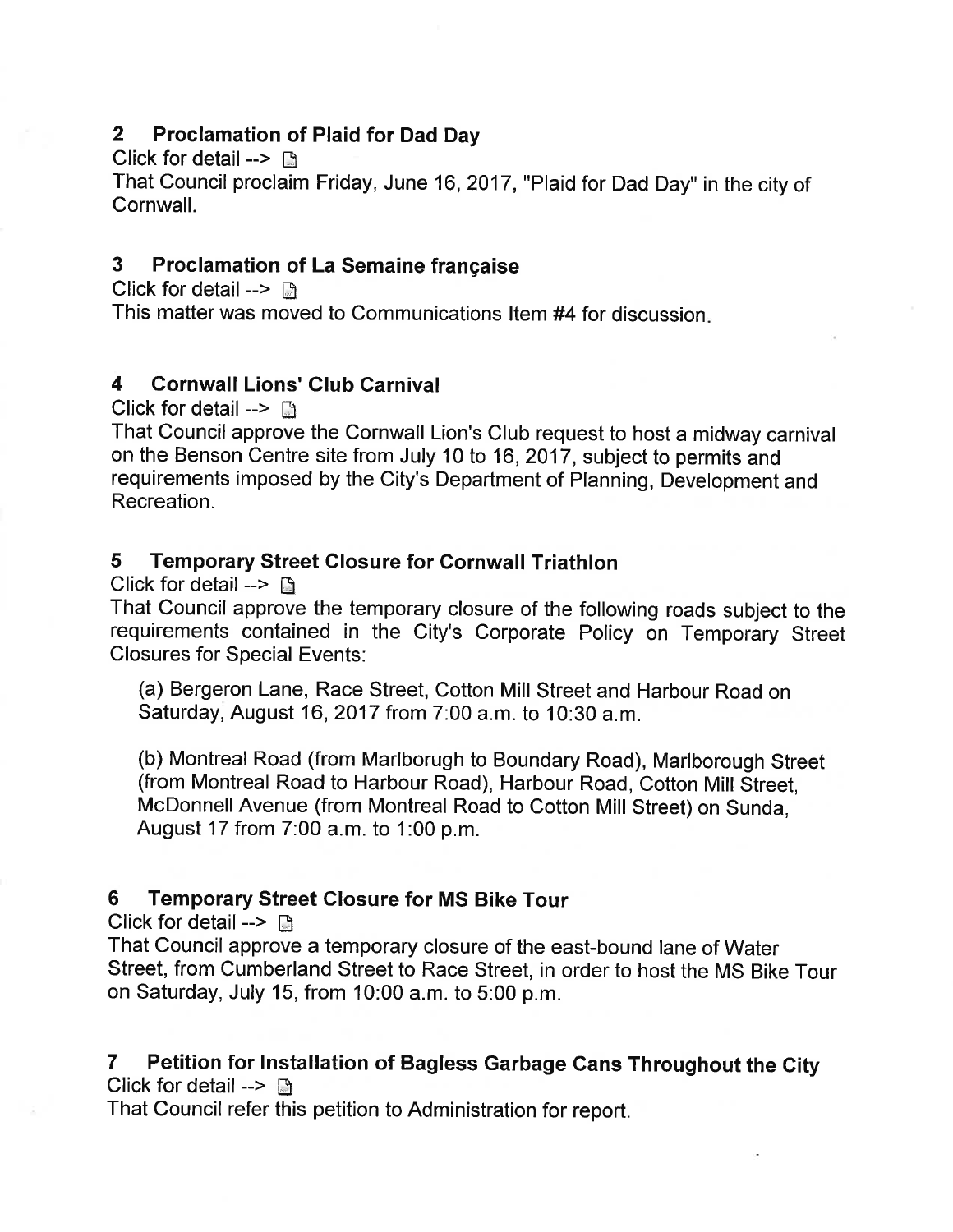## 8 Shopping Cart Management

Click for detail -->  $\Box$ That Council receive this report.

Motion to approve the recommendations contained in ltems #2, 5, and 6 of the Consent portion of the Agenda.

Moved By: Maurice Dupelle, Councillor Seconded By: Justin Towndale, Councillor

Motion Carried

## Having declared an interest in the matter, Councillor David Murphy did not participate in this motion.

Motion to approve the recommendation as presented for Consent ltem #4.

Moved By: Bernadette Clement, Councillor Seconded By: Carilyne Hebert, Councillor

Motion Carried

## RESOLUTIONS / BUSINESS ARISING FROM NOTICE OF MOTION

## 2017-06 Highway 138 lmprovements Between Highway 401and Highway 417, GWP 4015-08-00

Click for detail  $\rightarrow \Box$ 

Whereas the Ministry of Transportation has undertaken a Preliminary Design and Environmental Assessment Study for improvements to Highway 138 between Highway 401 and Highway 417 (GWP 4015-08-00), in the Township of South Stormont, the Township of North Stormont, and the City Cornwall; and

Whereas the Ministry of Transportation has identified a Recommended Plan for Highway 138 that generally includes the following improvements:

- Intersection improvements at nine locations, including a channelized right-turn Iane, left-turn lanes, and a new roundabout at Headline Road;
- . New left-turn slip-around lanes at eight T-intersections;
- . New passing lanes (one in each direction) located between County Road 18 and County Road 43;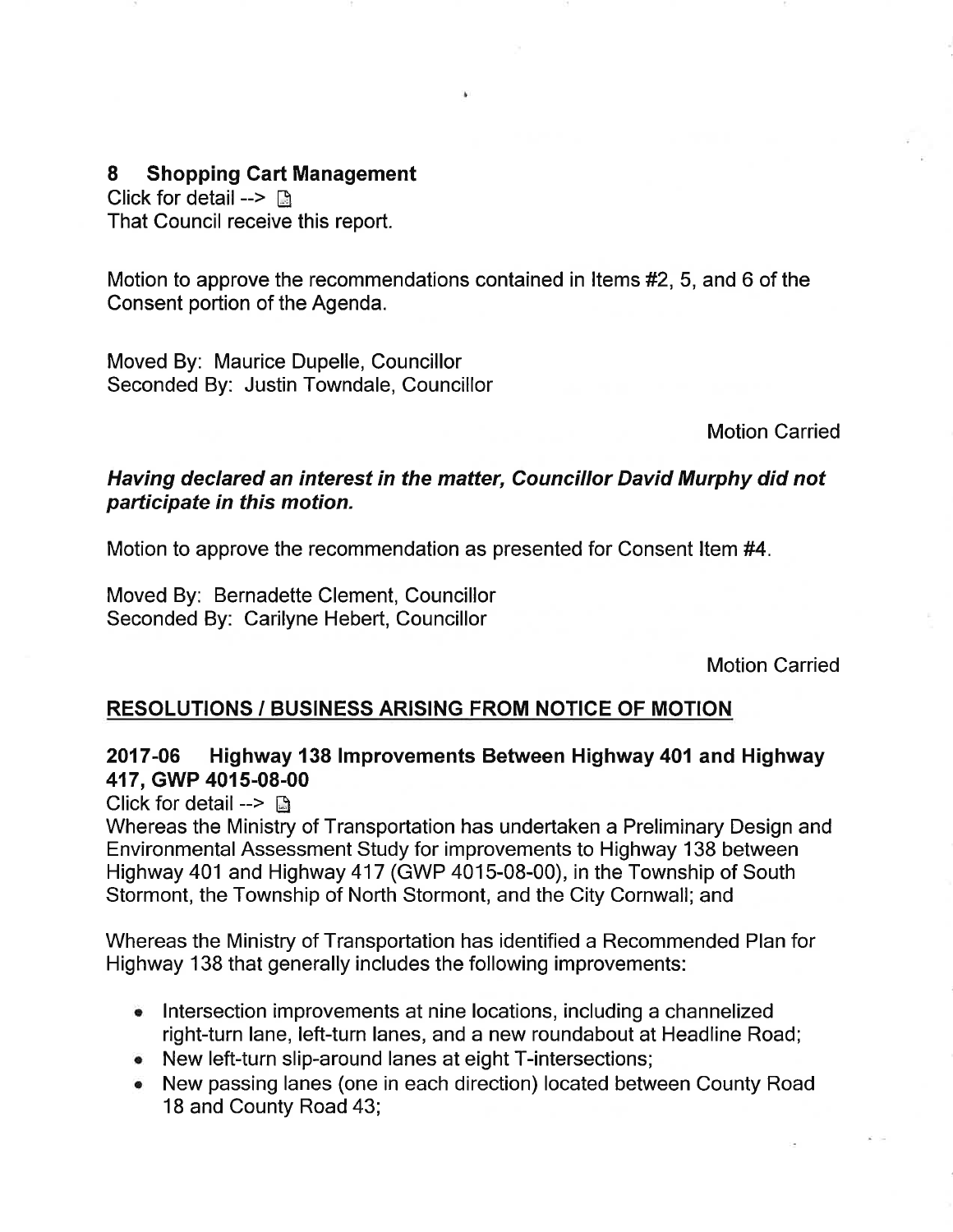- o New carpool lots (2) at Brookdale Avenue and north of St. Andrews;
- . Culvert replacements and drainage improvements;
- Entrance modifications;
- Snowdrift Mitigation;

Whereas additional details of the Recommended Plan are further summarized in Appendix A attached.

Now therefore be it resolved that The Corporation of the City of Cornwall supports, in principle, the Recommended Plan for Highway 138 between Highway 401 and Highway 417 (GWP 4015-08-00).

Moved By: Bernadette Clement, Councillor Seconded By: Maurice Dupelle, Councillor

Motion Carried

## UNFINISHED BUSINESS REPORTS

Notice of Motion from the February 27,2017 Council Meeting was added to the Unfinished Business Reports for discussion.

## 1 Management Fees for Marina 200 and for Big Ben Ski Hill

Whereas the City of Cornwall enters into Agreements on an annual basis with a named busíness to operate Marina 200 and to operate the Big Ben Ski Hill;

Whereas the City is not the operator nor does it have input on how to operate both these sites; and

Whereas the City does not set the user fees at these facilities; and

Where neither of these facilities are city-owned; and

Whereas the City of Cornwall, for many years, has compensated both of these facilities by paying a management fee to the owner/operator to allow for these operations in the City of Cornwall;

Therefore let it be resolved that Council directs Administration to provide notice that, next year, the City of Cornwall will not provide a management fee to the operator as the City of Cornwall should not be funding private business.

Moved By: Maurice Dupelle, Councillor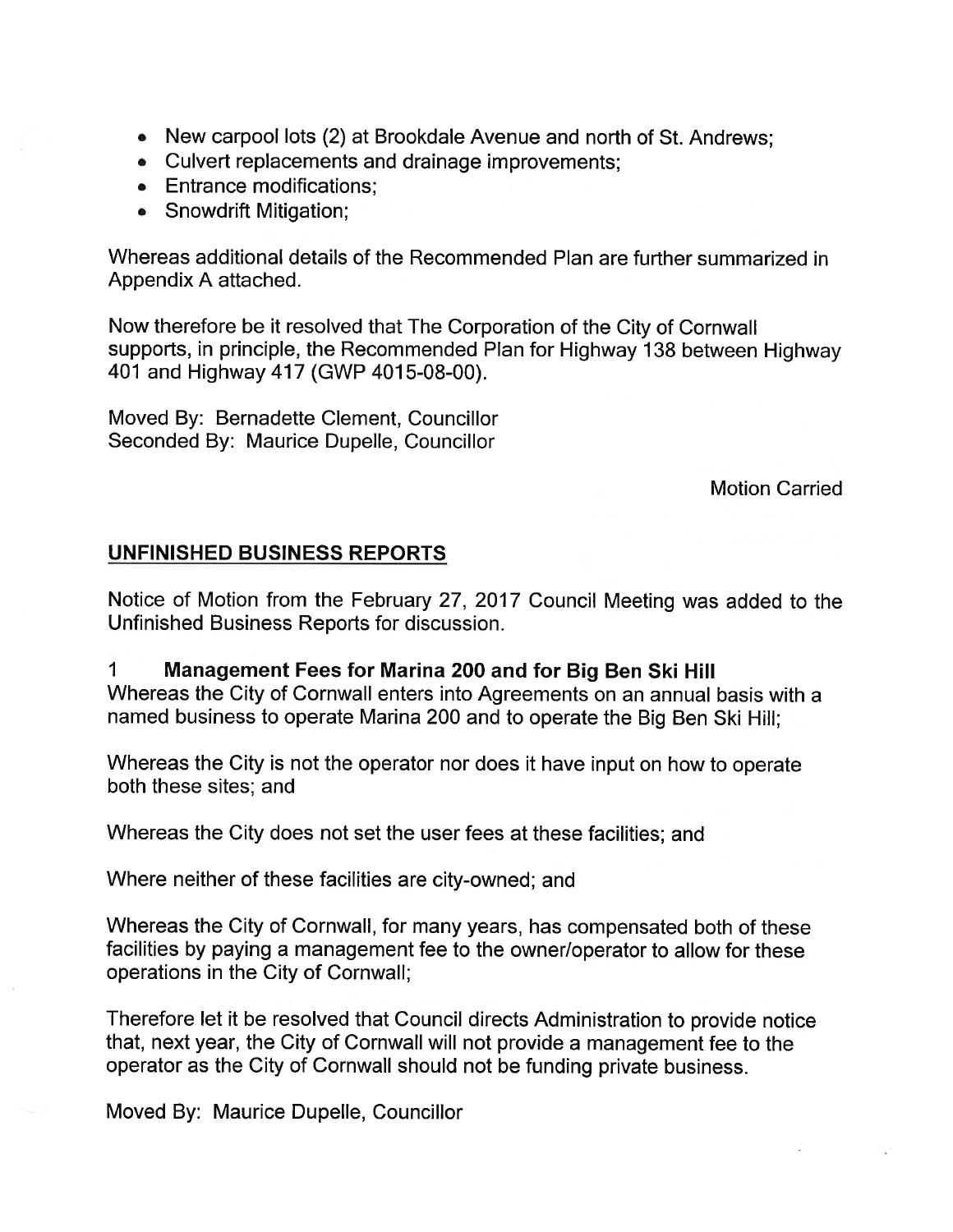Seconded By: David Murphy, Councillor

Mayor Leslie O'Shaughnessy stepped down to speak on this matter and Acting Mayor Bernadette Clement chaired the Meeting. Once the debate ended, Mayor O'Shaughnessy returned to chair the Meeting.

A recorded vote on this matter resulted as follows

#### Votes For  $= 4$

Denis Carr, Councillor Maurice Dupelle, Councillor Justin Towndale, Councillor David Murphy, Councillor

#### Votes Opposed = 6

Leslie O'Shaughnessy, Mayor Claude Mclntosh, Councillor Elaine MacDonald, Councillor Bernadette Clement, Councillor Mark A. MacDonald, Councillor Carilyne Hebert, Councillor

Motion Defeated

## 2 Management Fees for Marina 200 and for Big Ben Ski Hill

Click for detail  $\rightarrow$ This report was removed from the Agenda.

(a) That Council receive this report.

(b) That Council continue to pay management fees for the contracted operation of both Marina200 and Big Ben Ski Hill.

## COMMUNICATIONS / REPORTS

1 Child Care Division Special Purpose Funding Business Practice Guidelines for 2017 (revised May 2017) Click for detail -->  $\mathbb{R}$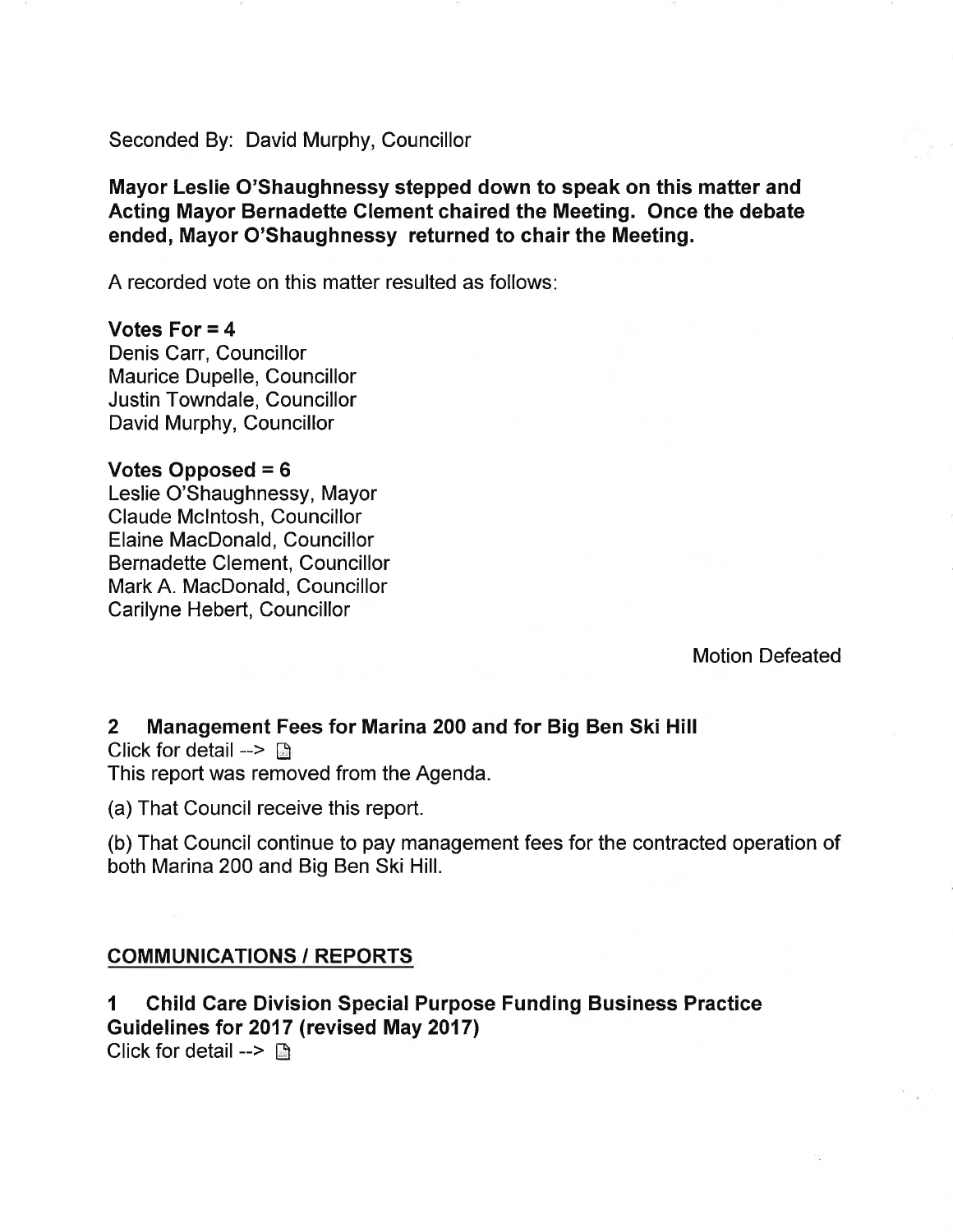Motion to approve the revised Child Care Division Business Practice Guidelines for the distribution of Special Purpose and General Operating Funding to Operators that have a service contract with the City as outlined in the background discussion in the report.

Moved By: Bernadette Clement, Councillor Seconded By: Justin Towndale, Councillor

Motion Carried

## 2 Vacancy Rebate Program - Review

Click for detail  $\rightarrow$  R

Motion to adopt the following by Resolution:

- a) That the City of Cornwall's Vacancy Rebate Program be phased out over a period of four years, and
- b) That the rebate amount for both industrial and commercial property tax classes be reduced to 25% in 2017, reduced to 20% in 2018, reduced to 10%in2019, and eliminated in 2020, and
- c) That to be eligible for a rebate during these years, properties must meet the Refined Eligibility Requirements outlined in this report, and
- d) That further to Council's approval by Resolution, the recommended changes to the Vacancy Rebate Program be forwarded to the Province by the end of June 2017, and
- e) That the City request that the Minister of Finance implement Council's decisions with respect to the Vacancy Rebate Program by provincial Regulation.

Moved By: Justin Towndale, Councillor Seconded By: Bernadette Clement, Councillor

Motion Carried

## 3 Proclamation of World Oceans Day

Click for detail  $\rightarrow \Box$ 

This item was moved from Consent ltem #1 for discussion

Motion to proclaim Thursday, June 8, 2017, as "World Oceans Day" in the City of Cornwall.

Moved By: Bernadette Clement, Councillor Seconded By: Carilyne Hebert, Councillor

Motion Carried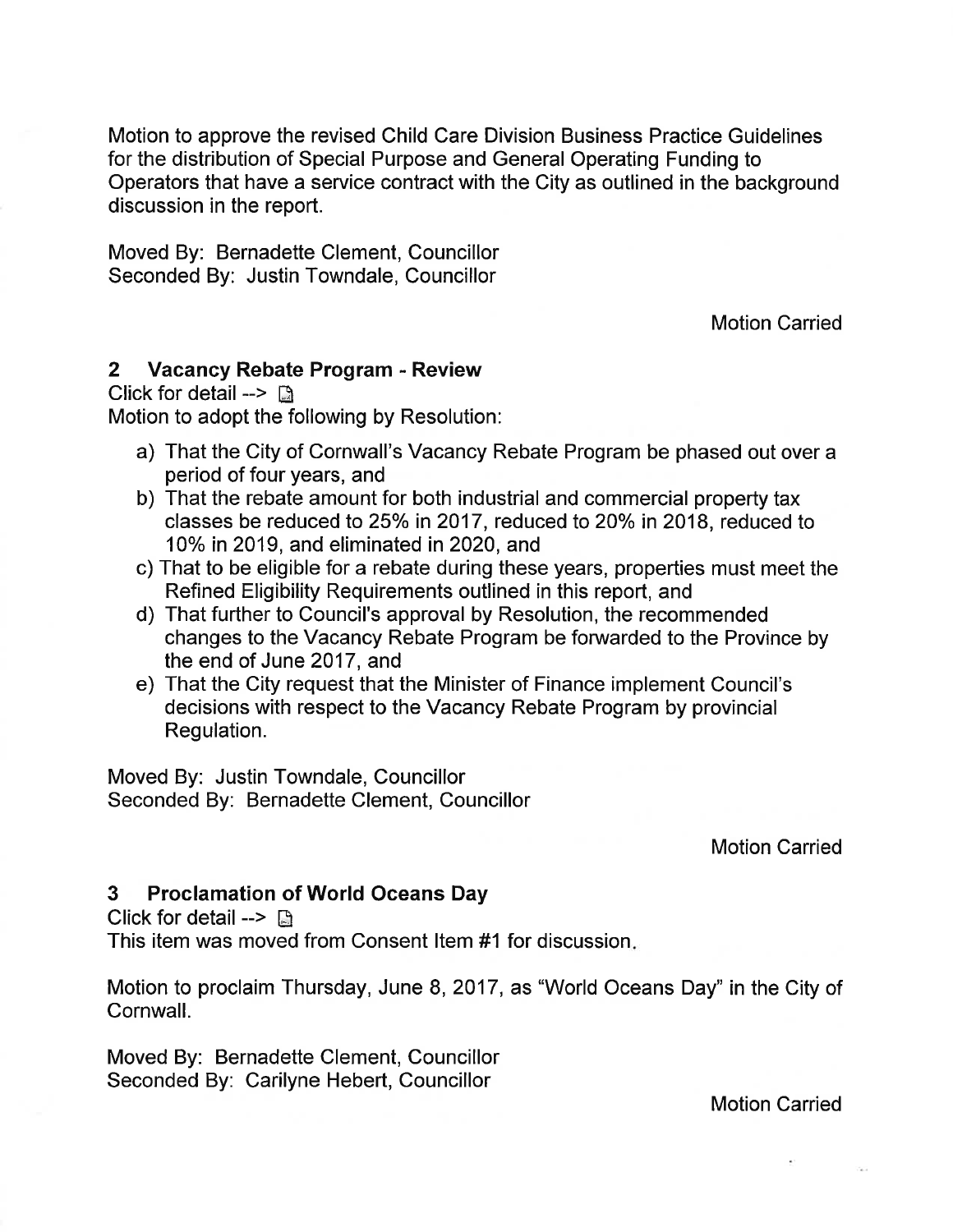## 4 Proclamation of La Semaine francaise

Click for detail --> Ë

This item was moved from Consent ltem #3 for discussion.

Motion to proclaim the week of June 18 to 24, 2017, as "La Semaine francaise" in the City of Cornwall.

Moved By: Bernadette Clement, Councillor Seconded By: David Murphy, Councillor

Motion Carried

#### 5 Petition for lnstallation of Bagless Garbage Cans Throughout the Gity Click for detail  $\rightarrow$  a

This item was moved from Consent ltem #7 for discussion.

Motion to refer this petition to Administration for report.

Moved By: Carilyne Hebert, Councillor Seconded By: Claude Mclntosh, Councillor

Motion Carried

## 6 Shopping Cart Management

Click for detail  $\rightarrow \mathbb{R}$ This item was moved from Consent ltem #8 for discussion.

Motion to receive Report 2017-03-IMW-IP.

Moved By: Maurice Dupelle, Councillor Seconded By: Justin Towndale, Councillor

Motion Carried

## TENDERS AND REQUESTS FOR PROPOSALS

# I Tender 17-T08 Asphalt Paving and Goncrete Works on Various City **Streets**

Click for detail -->  $\Box$ 

Motion to award Tender 17-T08 to Cornwall Gravel Company Limited from Cornwall, Ontario, at the total bid price of \$2,472,500.18 (net cost to the Corporation - \$2,226,562.99) being the best bid meeting the tender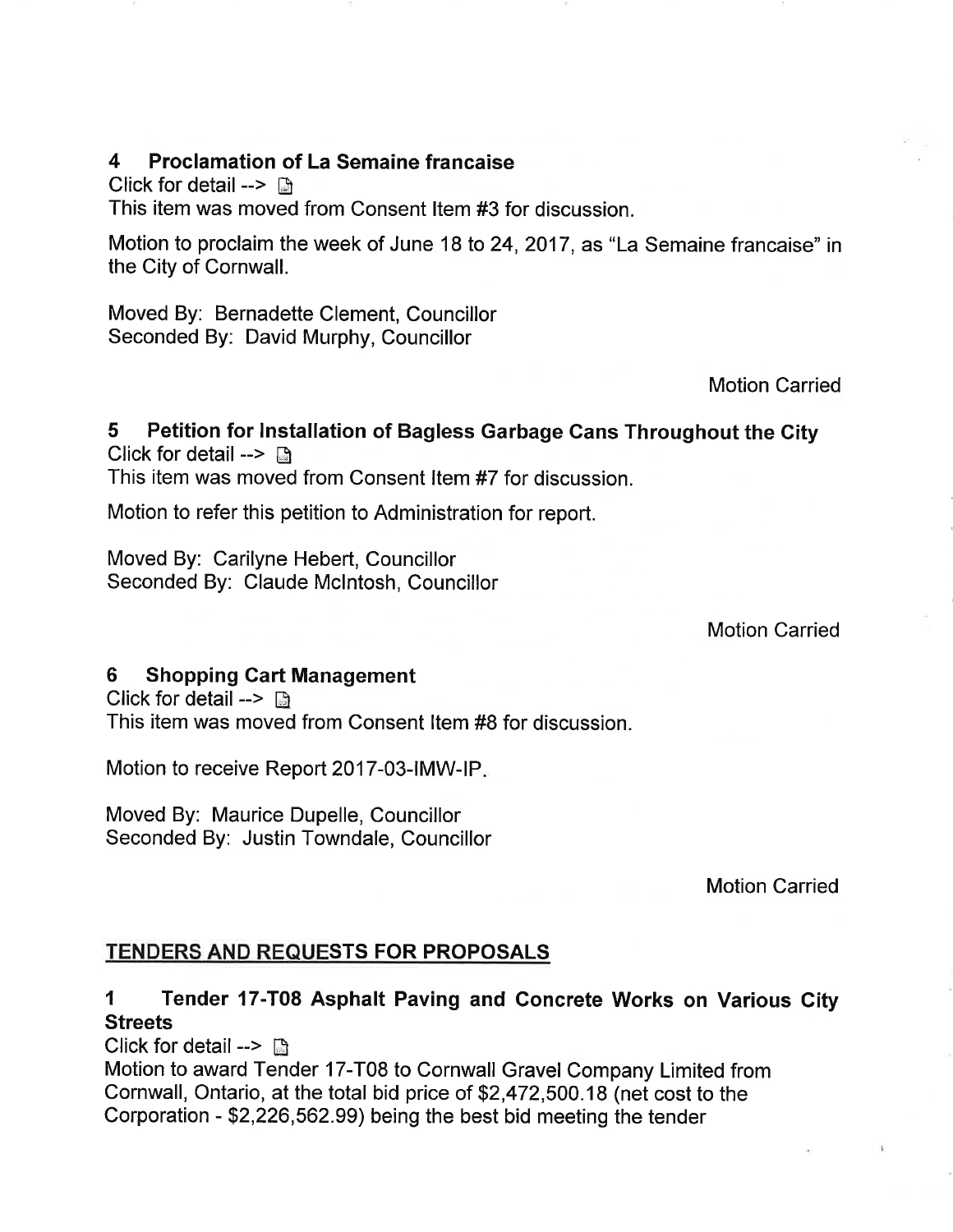specifications

Moved By: Mark A. MacDonald, Councillor Seconded By: Elaine MacDonald, Councillor

Motion Carried

#### 2 Tender 17-T29 Reconstruction of Lemay Street from Sydney Street to St. Michel Avenue

Click for detail  $\rightarrow \Box$ 

Motion to award Tender 17-T29 to Cornwall Gravel Company Limited from Cornwall, Ontario, at the total bid price of \$1 ,023,913.34 (net cost to the Corporation - \$922,065.68) being the best bid meeting the tender specifications (excluding Part 7).

Moved By: Elaine MacDonald, Councillor Seconded By: Carilyne Hebert, Councillor

Motion Carried

#### 3 Tender 17-T37 Emerald Ash Borer Tree Removals

Click for detail -->  $\Box$ 

Motion to award Tender 17-T37 to Woodsman Construction and Tree Service from St. Andrews, Ontario, at the total bid price of \$22,441.80 (net cost to the Corporation - \$20,209.54) being the best bid meeting the tender specifications

Moved By: Bernadette Clement, Councillor Seconded By: David Murphy, Councillor

Motion Carried

4 Tender 17-T38 Supply of Labour and Equipment for Roadside Mowing Click for detail  $\rightarrow$  n

Motion to award Tender 17-T38 to Wayne Summers from Newington, Ontario, for the 2017 season with the option of renewal for one additional year, at the total bid price of \$30,636.56 (net cost to the Corporation - \$27,589.17) being the best bid meeting the tender specifications.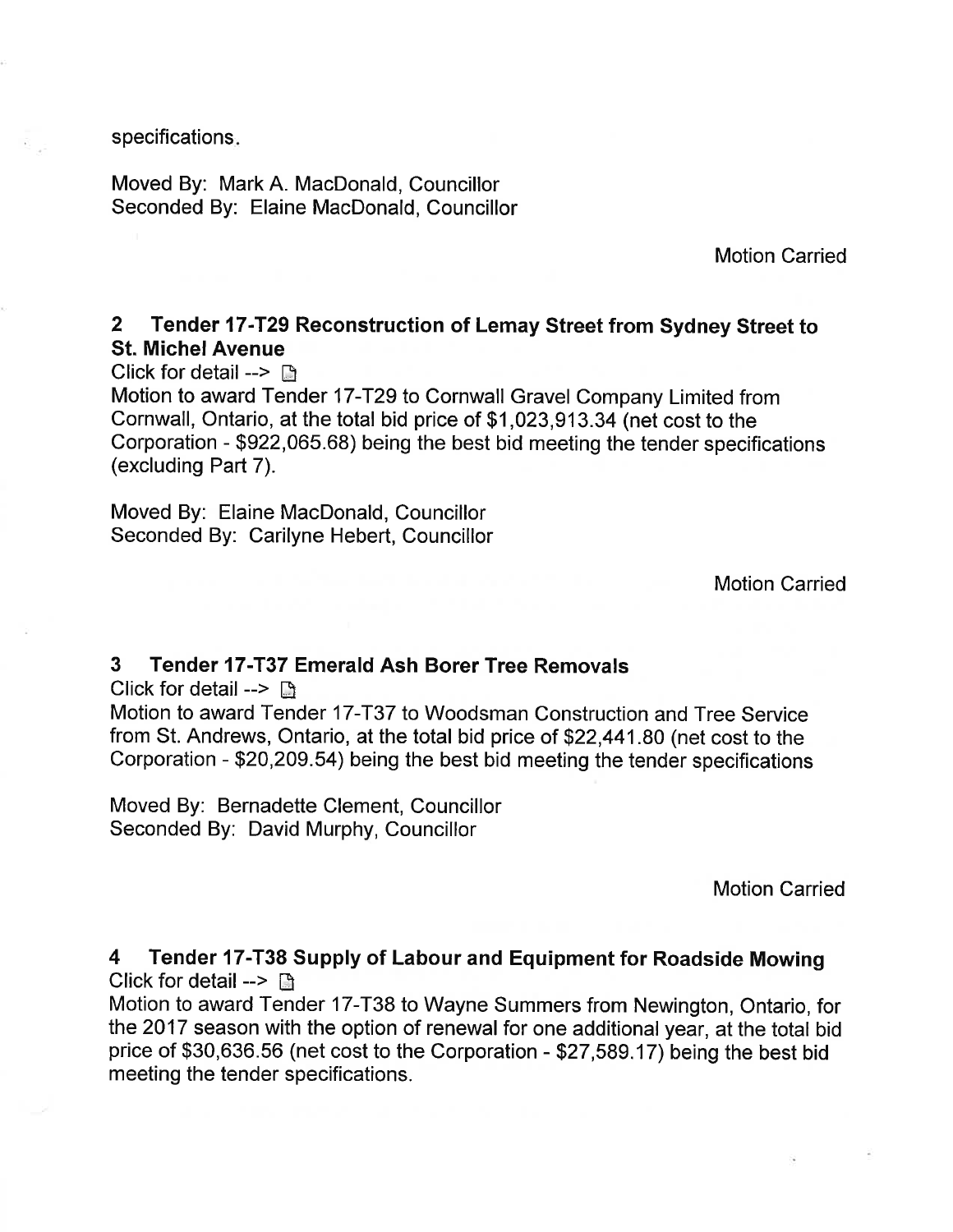Moved By: Justin Towndale, Councillor Seconded By: Maurice Dupelle, Councillor

Motion Carried

## 5 Tender 17-T39 Supply, Delivery and Planting of Various Trees and Shrubs

Click for detail  $\rightarrow \Box$ 

Motion to award Tender 17-T39 to MacDonnell's Garden Centre from Cornwall, Ontario, at the total bid price of \$121,662.58 (net cost to the Corporation - \$109,560.92) being the best bid meeting the tender specifications.

Moved By: Denis Carr, Councillor Seconded By: Carilyne Hebert, Councillor

Motíon Carried

6 Request for Proposal l7-P03 Professional Consulting Engineering Services for the Brookdale Avenue C.N.R, Overpass Rehabilitation Click for detail  $\rightarrow$   $\mathbb{R}$ 

Motion to award RFP 17-P03 to HP Engineering lncorporated, from Ottawa, Ontario, at the total bid price of \$105,174.75 (net cost to the Corporation - \$94,713.12) being the best Proposal meeting the specifications.

Moved By: Denis Carr, Councillor Seconded By: Justin Towndale, Councillor

Motion Carried

## NEW BUSINESS

## 1. Reduction in Number of Gouncillors

Click for detail  $\rightarrow$   $\Box$ 

Whereas there has been some informal discussion regarding the issue of reducing the number of Councillors our city needs;

Be lt Resolved that Administration prepare a report on our legislative needs regarding the number of Councillors that we are mandated to have, and

Be lt Further Resolved that the report will include options available to us with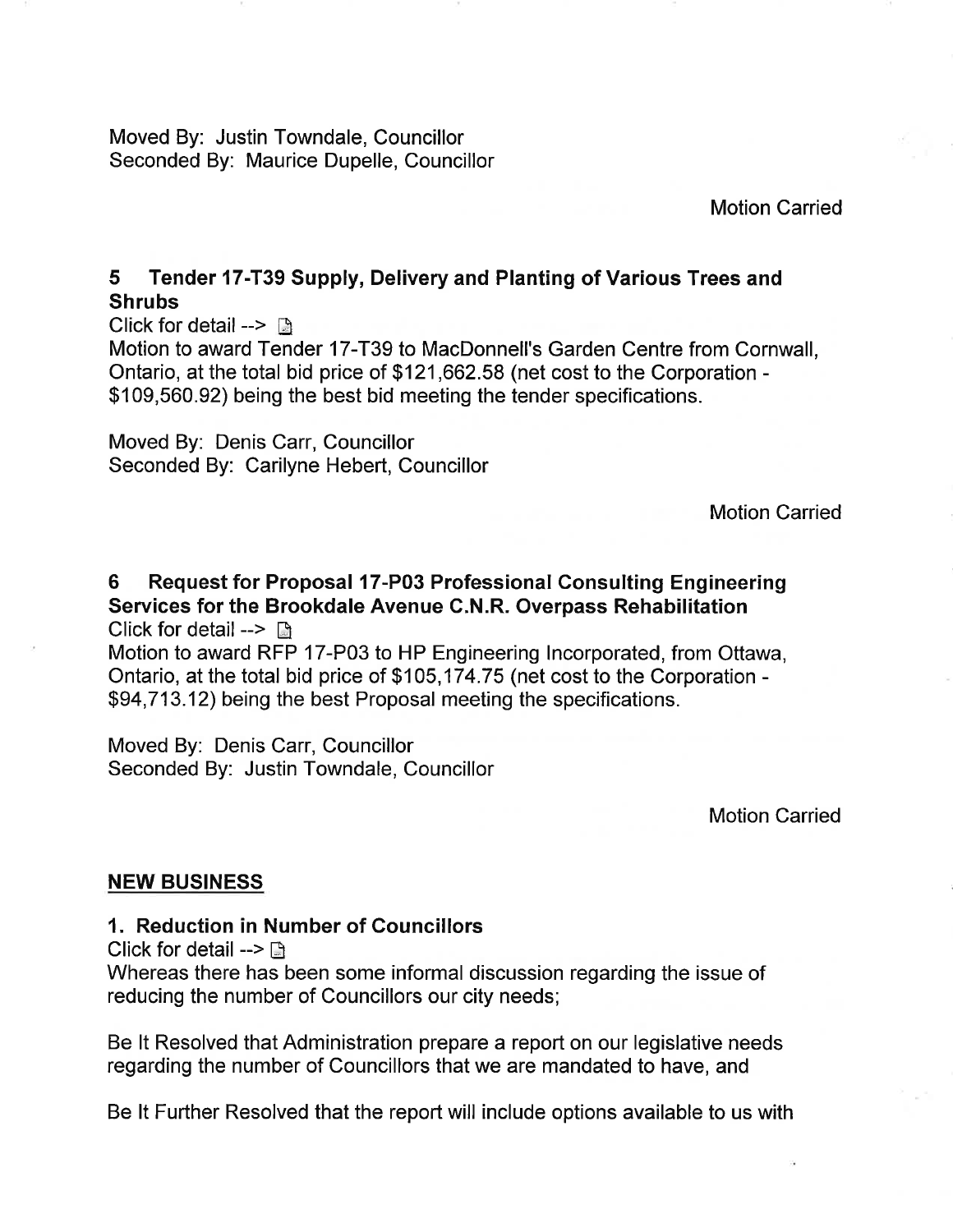respect to reducing the number of Councillors needed for the next election

Moved By: Mark A. MacDonald, Councillor Seconded By: Bernadette Clement, Councillor

Motion Carried

## PASSING OF BY.LAWS

Motion to endorse By-laws 2017-084 to 2017-082 inclusive, listed on the Agenda

2017-084 A By-law to authorize The Corporation of the City of Cornwall to enter into a Postponement Agreement with Royal Bank of Canada for a Heart of the City (HOTC) Program 2 Funding Agreement - 135 Pitt Street Click for detail -->  $\Box$ <br>Explanatory Note 2017-084 Explanatory Note to By-law authorizing The Corporation of the City of Cornwall to enter into a Postponement Agreement for a Heart of the City Funding Program 2 - 135 Pitt Street Click for detail  $\triangleright$   $\mathbb{R}$ 

2017-085 A By-law to authorize the City of Cornwall to enter into an Amendment to a Lease Agreement with Cedars Rapids Transmission Company Limited to extend the Bicycle Path between St. Miche! and McConnell Avenue Click for detail --> **D**<br>Explanatory Note-2017-085 Explanatory Note to By-law to enter into Amendment to a Lease Agreement with Cedars Rapids Transmission to extend the bicycle path

Click for detail -->  $\Box$ 

2017-086 A By-law to dedicate land as public highway, registered as lnstrument Number 555444 and TC36676, identified as PIN #60212-0360(LT) in the City of Cornwall, and name it Rosemount Avenue, and repeal By-law 2017-065

Click for detail --> **a**<br>Explanatory Note-2017-086 Explanatory Note of By-law dedicating and naming lands as Rosemount Avenue and repealing By-law 2017-065 Click for detail -->  $\mathbb{R}$ 

2017-087 A By-law to authorize the execution of an Extension Agreement pursuant to section 378 of the Municipal Act, 2001 Click for detail  $\rightarrow$   $\mathbb{R}$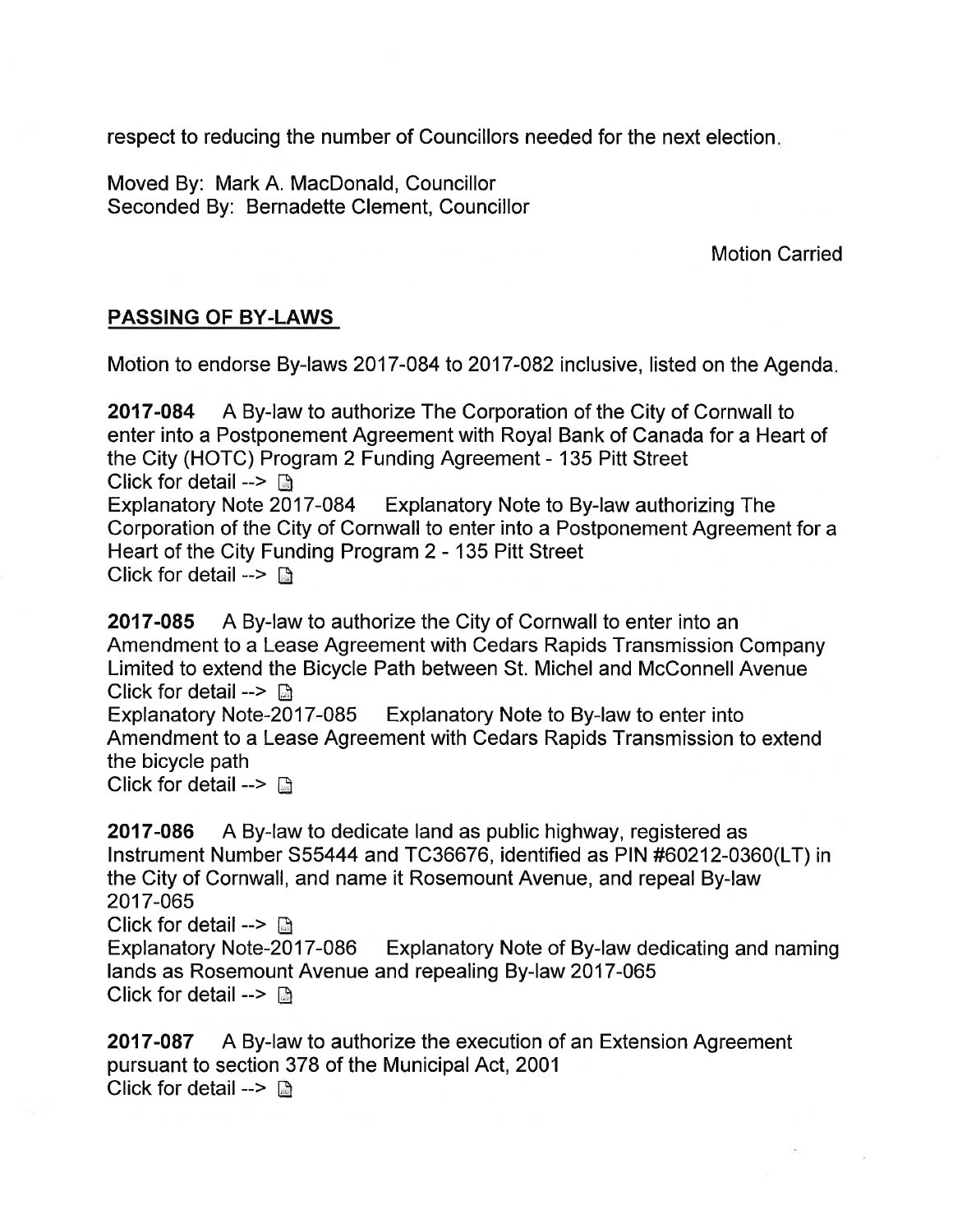2017-088 A By-law to appoint Dave Kuhn as a By-law Enforcement Officer to The Corporation of the City of Cornwall for the purpose of enforcing the Solid Waste By-Law

Click for detail  $\rightarrow$  n

2017-089 A By-law to appoint Danielle Watson as a By-Law Enforcement Officer for The Corporation of the City of Cornwall for the purpose of enforcing the Solid Waste By-law Click for detail -->  $\Box$ 

2017-090 A By-law to authorize The Corporation of the City of Cornwall to enter into the 2017 Child Care and Family Support Agreement with the Ministry of **Education** Click for detail -->  $\mathbb{R}$ 

2017-091 A By-law to amend Special Events By-law #2015-194 to exempt Farmers' Markets from that business licensing By-Law Click for detail -->  $\Box$ Explanatory Note 2017-091 An Explanatory Note to an amendment to the Special Events By-law # 2015-194 exempting Farmers' Markets from Business Licensing under that By-Law Click for detail  $\rightarrow$  the

2017-092 A By-law to renew and authorise The Corporation of the City of Cornwall to enter into a Service Agreement with the VisionCraft Development Corporation for the licensed VisionCraft's CheqMaster software program, from July 1, 2017 to June 30, 2018 Click for detail --> **B** 

2017-093 A By-law to adopt tax capping options and parameters for properties in the Multi-Residential, Commercial and Industrial property classes for the year 2017 Click for detail  $\rightarrow \Box$ 

2017-094 A By-law to establish the 2017 tax capping decrease limits Click for detail  $\rightarrow \Box$ 

## REPORTS FROM STANDING / SPECIAL COMMITTEES OF COUNCIL

1. Maurice Dupelle, Councillor provided a brief overview of the mock Council meeting conducted by the Holy Trinity Civics class that took place on Wednesday, June 7,2017. Councillor Dupelle expressed his appreciation to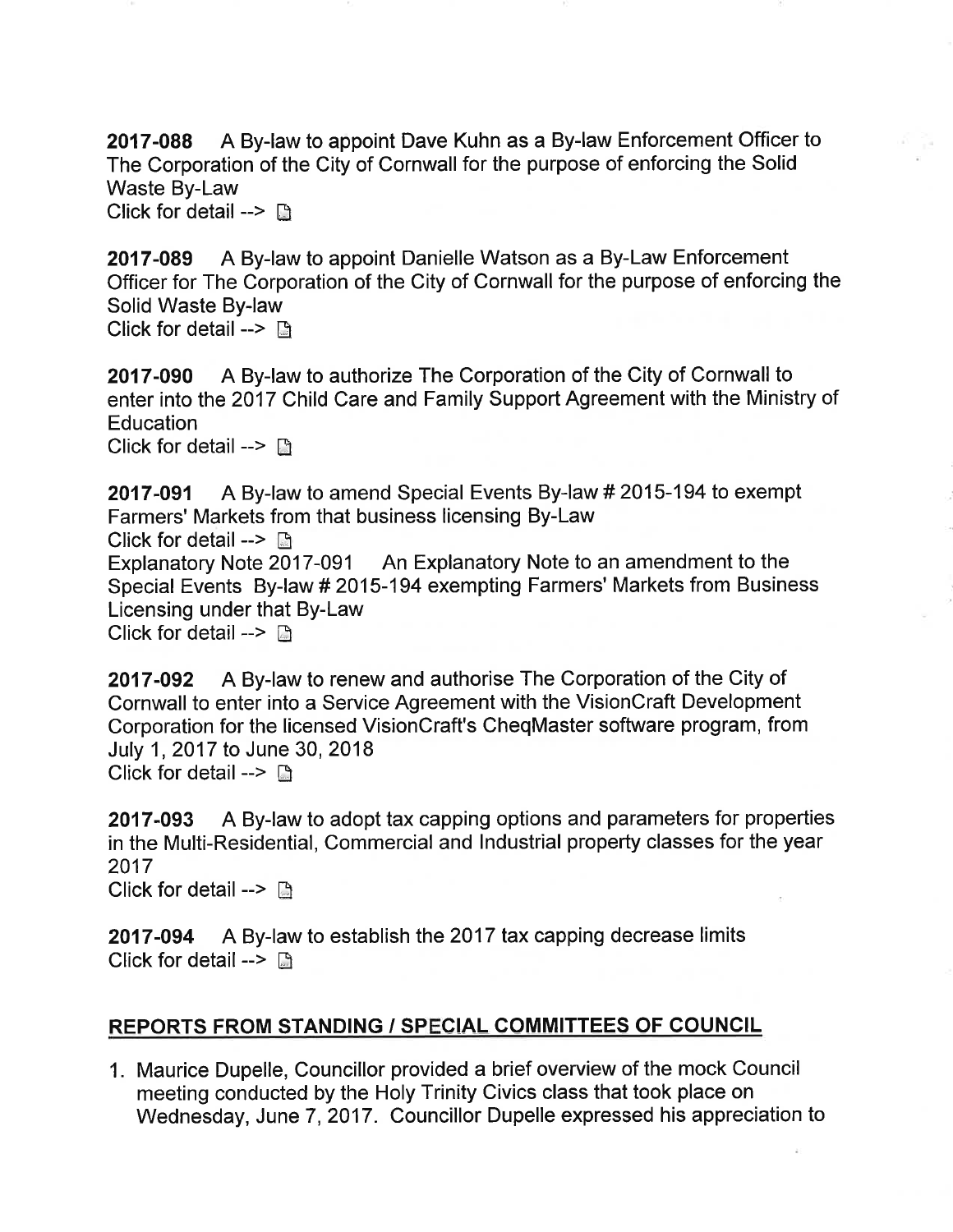City staff and Councillors for the participation in this exercise

- 1. Elaine MacDonald, Councillor announced an event taking place to celebrate Canada's Sesquicentennial:
	- (a) Unveiling of an art mural 'Reconciliation' painted by the students of École secondaire publique L'Héritage Friday, June 16,2017 @ 1:00 pm Justice Building Courtyard

#### NOTICES OF MOTION

1 Rescheduling of the Regular Council Meeting of August,2017 Click for detail  $\rightarrow \mathbb{R}$ Motion to approve the rescheduling of the Regular Council Meeting of August 14, 2017 to August 22, 2017 due to the AMO Annual Conference.

Moved By: Claude Mclntosh, Councillor Seconded By: Elaine MacDonald, Councillor

Motion Carried

## PENDING BUSINESS LISTING

The Pending Business Listing was presented and no discussion ensued.

#### 1 Unfinished Business Listed for June 12,2017

Click for detail --> ß

Motion to receive the Unfinished Business Listed for June 12,2017

Moved By: Bernadette Clement, Councillor Seconded By. Elaine MacDonald, Councillor

Motion Carried

#### CONFIRMING BY-LAW

Motion to endorse By-law 2017-095, being a By-law to confirm the proceedings of the Council of The Corporation of the City of Cornwall at its meeting held on Monday, June 12,2017.